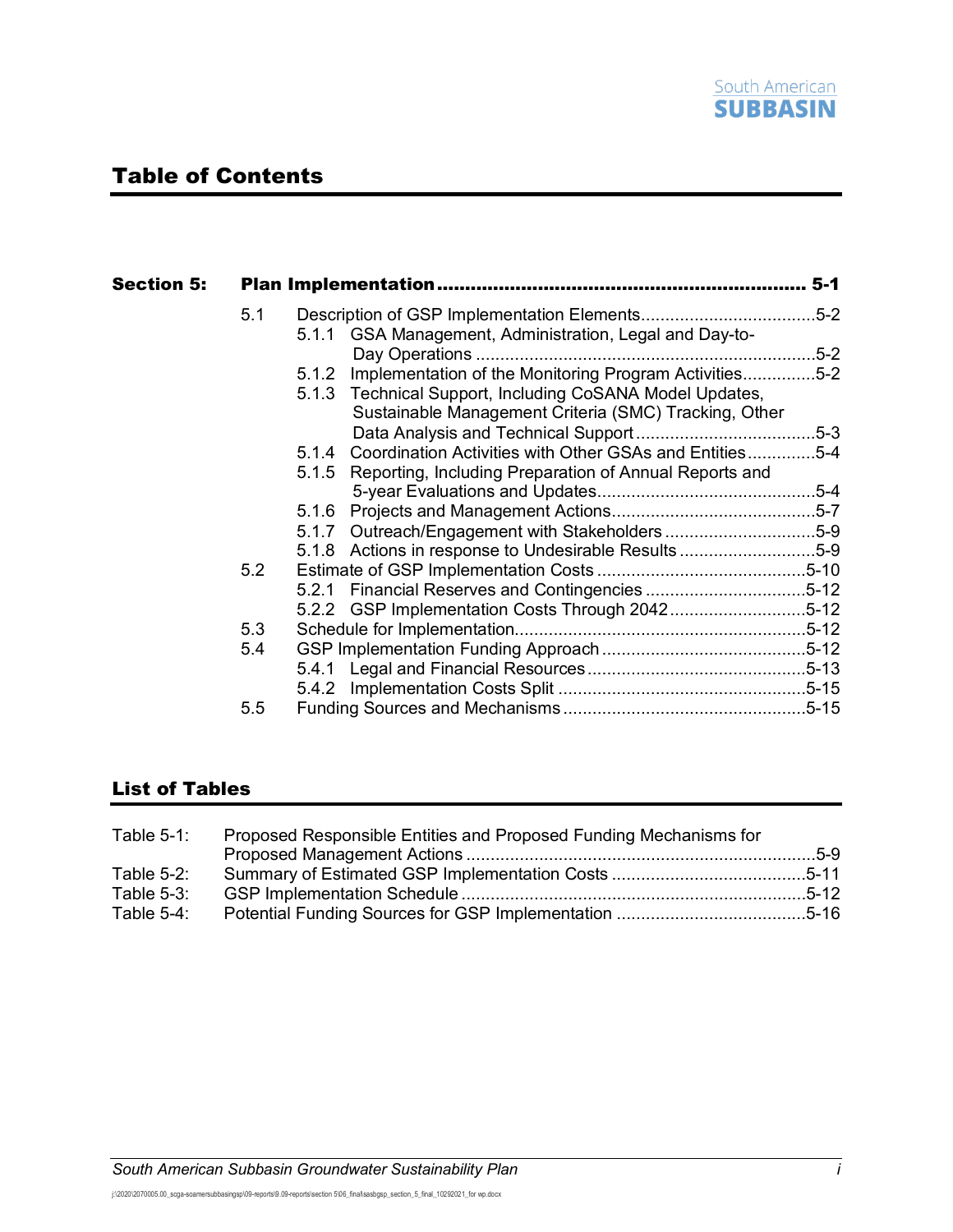# <span id="page-1-0"></span>Section 5: Plan Implementation

Groundwater management has been ongoing in the South American Subbasin (SASb) and the neighboring North American Subbasin (NASb) and Cosumnes Subbasin for decades. As described in prior sections, a variety of projects and management actions (PMAs) have been implemented in recent years which have largely stabilized current groundwater conditions in terms of groundwater levels, storage volume and interconnected surface waters. As planned changes in land use occur, a small annual decline in storage volume is likely to occur and will increase under potential future climate change conditions. Additional projects are currently planned and being implemented by local entities which will contribute to the maintenance of sustainable conditions in the SASb over the implementation horizon of this Groundwater Sustainability Plan (GSP). PMAs described in **Section 4** will improve groundwater conditions in the SASb and enable the continued and effective use of groundwater with sufficient flexibility to ensure a sustainable groundwater system into the future. These projects include recycled water use, winter recharge in years with adequate peak stream flows, and regional conjunctive use projects; management actions include well protection actions, GSA coordination activities, and information gathering that will benefit all uses and users in the SASb.

In this section, the elements of GSP implementation are identified and described. Those elements include:

- GSA management, administration, legal and day-to-day operations
- Implementation of the GSP monitoring program activities described in **Section 3**
- Technical support, including model updates and other technical analysis
- Coordination and partnership activities among GSAs within SASb and with other entities
- Reporting, including preparation of annual reports and 5-year evaluations and updates
- Projects and Management Actions (PMAs) as described in **Section 4**
- Ongoing outreach activities to local, regional, state and federal stakeholders
- Actions in response to Undesirable Results

Cost estimates and elements of a plan for funding GSP implementation are also presented in this section.

It should be noted that an effort has been performed to develop an agreement and governance structure for the implementation of the SASb GSP by the GSAs responsible for this GSP. This agreement (which is submitted as a companion document to this GSP) will establish the framework for joint activities by the GSAs that are described in this Section.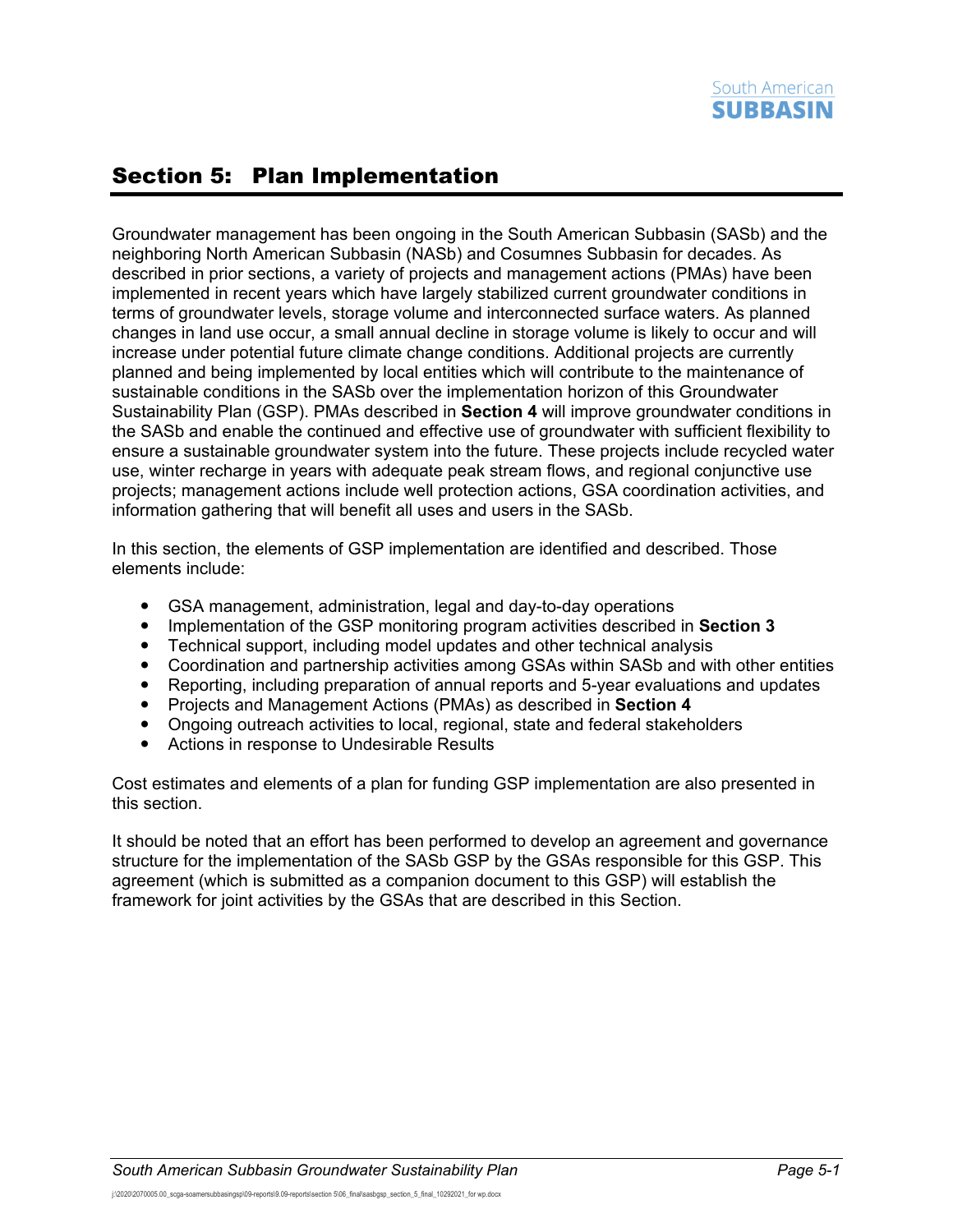

## <span id="page-2-0"></span>5.1 Description of GSP Implementation Elements

The following tasks and functions will be required for implementation of this GSP:

## <span id="page-2-1"></span>5.1.1 GSA Management, Administration, Legal and Day-to-Day **Operations**

GSA functions associated with the management and administration of the GSP implementation activities are covered under this category, which includes administrative, technical and finance staff support and related expenses; office supplies; insurance; and grant writing to support funding for specific projects and/or management actions. GSA staff and/or contractors will provide work products, administrative support, staff leadership, and management for the GSAs.

As the GSP implementation begins in 2022, staffing support and ongoing administrative and management needs will be further evaluated so that necessary budget refinements can be incorporated. Staffing needs will be reevaluated annually during the early years of GSP implementation to gain a better understanding of the support required. Staffing needs during out-years will be assessed on an as-needed basis.

Each of the GSAs in the SASb are administered independently. These agencies run their own meetings and oversee individual GSA projects and programs. GSA administration activities include coordination meetings within each GSA; coordination with other GSAs on projects or studies; coordination meetings of a GSP Implementation Ad-hoc Committee; email communications for updating GSA members about on-going activities; administration of projects implemented by the GSA; public outreach; and general oversight. Coordination meetings between the GSAs are anticipated to occur quarterly. Other coordination, oversight and administrative activities will occur on an as-needed basis.

Each GSA is responsible for and authorized to take appropriate action to achieve sustainable management of groundwater within their portion of the Subbasin based on the authority granted under Section 6 of the California Water Code. As such, GSAs may retain legal counsel to assist in these actions.

## <span id="page-2-2"></span>5.1.2 Implementation of the Monitoring Program Activities

This category covers the functions associated with monitoring activities, including logistics and coordination with entities performing monitoring of wells in the GSP Monitoring Network, and associated management of monitoring data. The GSP Monitoring Networks for groundwater level and groundwater quality, including the agencies performing that monitoring, are explained in **Section 3**.

To address data gaps that are identified during GSP implementation, improvements to or expansion of the GSP Monitoring Network may be necessary. In that event, coordination with existing well owners will be explored as a first step in expanding the monitoring network. This work may include data acquisition at additional monitoring wells; drilling new dedicated monitoring wells; monitoring well instrumentation; sampling and in-situ measurements; sample analysis; and maintenance and upkeep of associated data management system and data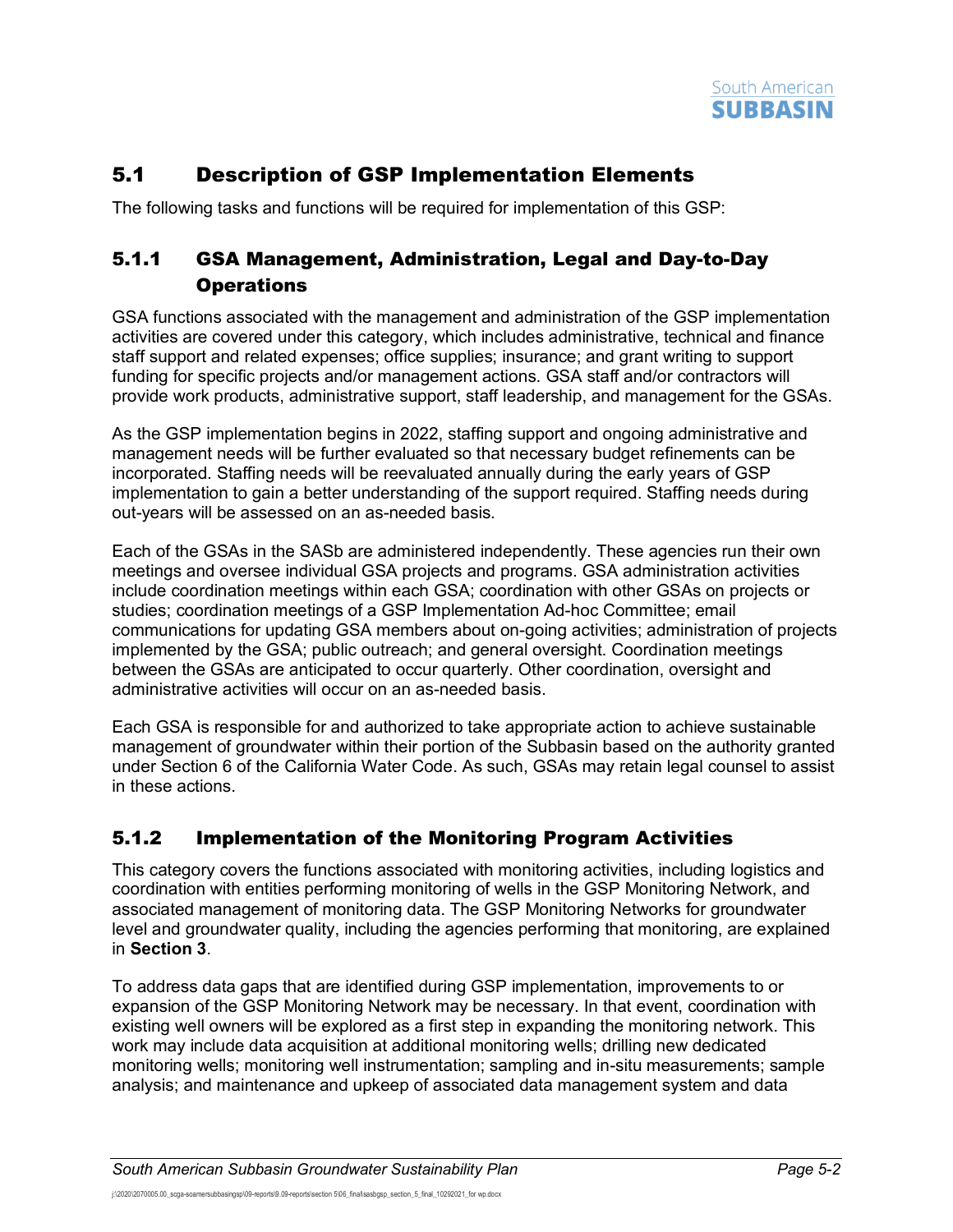analysis and reporting. Costs for those facilities and activities are uncertain at this time but will be developed as the need arises during GSP implementation.

Areas of particular interest for additional data collection include information regarding well depth and screened intervals for specific wells in the GSP Monitoring Network and groundwater monitoring wells and stream gages along the middle reach of the Cosumnes River. These activities are included in the GSP as a management action and are described in **Section 4**.

Annual monitoring and data-related activities include:

- Groundwater Elevation Monitoring
- Groundwater Quality Monitoring
- Groundwater Extraction Monitoring/Modeling
- Stream flow Monitoring
- Obtaining and utilizing available satellite imagery and/or vegetation data to monitor GDEs as described in **Section 3**
- Monitoring Data Management (including data management system [DMS] maintenance), data validation (QA/QC), data entry and security, and data sharing

## <span id="page-3-0"></span>5.1.3 Technical Support, Including CoSANA Model Updates, Sustainable Management Criteria (SMC) Tracking, Other Data Analysis and Technical Support

**CoSANA Model updates** – Management activities and ongoing performance evaluation of the SMC are informed by CoSANA model output, which will require periodic updates and refinements as additional data and new information become available. Model updates and refinements will improve the model functionality and its capabilities in providing representative and defensible model output. These activities will include incorporation of new modeling tools and features; data input and model parameter updates; calibration updates as additional data from the monitoring network and stream gages are obtained; use of CoSANA to update water budgets, assess water usage, and assess the status of the SASb-wide groundwater storage volume; and related work to support ongoing analysis of implementation of PMAs, including conjunctive use, recharge and water banking projects.

**SMC tracking** – Synthesis of data will be performed to analyze and track the status of compliance with SMC at the representative monitoring point (RMP) wells in the SASb Monitoring Network. This synthesis will provide essential information for inclusion in the annual reports and 5-year GSP updates and will also provide information to trigger action by GSAs in the event problems in achieving SMC are detected.

**Database Management System (DMS)** – As data on groundwater conditions become available, the DMS will be updated and refined to support the annual reporting requirements, as well as supporting model refinements and updates. This data includes, but is not limited to, annual land use and cropping patterns, water demands by urban water purveyors and agricultural entities, groundwater levels, groundwater use, surface supply use, and hydrologic conditions data, including precipitation and streamflow. Additionally, new groundwater quality data will be added to the DMS.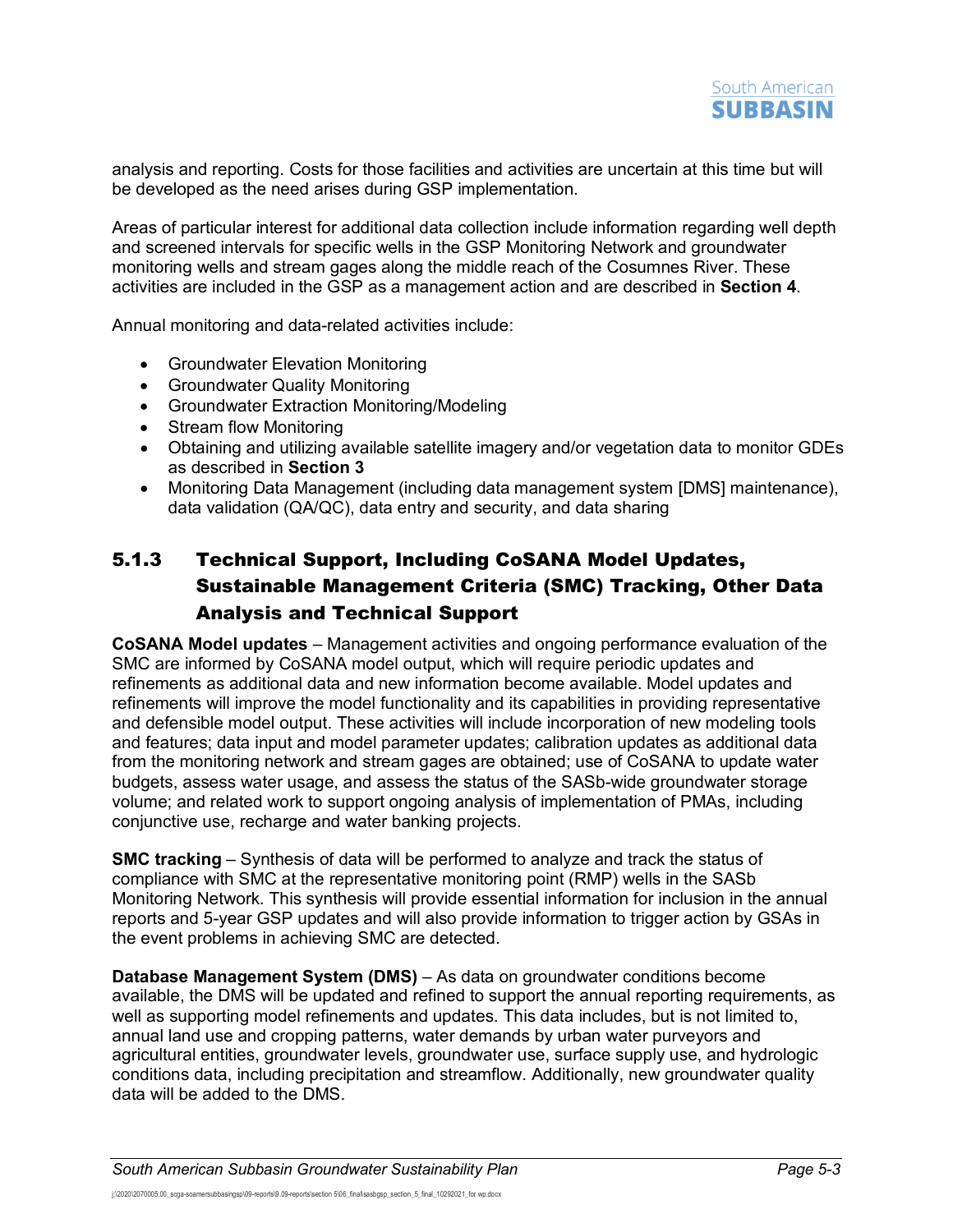

**Data analysis and other technical support** – Data analysis will be needed for the annual reporting and 5-year GSP update and to support outreach activities. The GSAs may require support to integrate new information into the GSP as ongoing work proceeds to fill identified data gaps. In addition, as-needed data analysis and other technical support needs may arise to support the GSAs in implementation of the GSP.

## <span id="page-4-0"></span>5.1.4 Coordination Activities with Other GSAs and Entities

As identified in **Section 4**, GSAs in the SASb will need to budget for ongoing coordination during GSP implementation to meet SGMA requirements and to enable/promote sustainability of the SASb. Coordination will be required with the following entities on the following topical areas as a management action under the GSP:

- With other GSAs in SASb on GSP implementation measures, including, but not limited to, joint management actions, regional water bank/accounting, and grant applications supporting recharge projects.
- With agencies in SASb with land use jurisdiction to identify activities that may impact SASb groundwater sustainability.
- With GSAs in adjacent subbasins to coordinate possible future agreements, information exchange, monitoring network augmentation, and to resolve any issues regarding SMC along their common boundary. Additionally, as the CoSANA model is a common analysis tool among the NASb, SASb, and COSb, coordination is needed among various GSAs in these subbasins regarding data collection, model upgrades, calibration updates, and application.
- With water supply agencies to obtain updated information on monthly water use volumes, implementation of water use efficiency programs, and information regarding the impacts of those programs on water demands.
- With entities sponsoring projects in the SASb that will provide benefits to attainment of sustainability goals and objectives, including support for grant funding.
- With other regional entities to work on regional water bank development and implementation and to continue to refine climate change studies to develop the projections that can be used in preparing the 5-year update to the GSP.

To achieve this coordination, the SASb GSAs will need to develop governance and communication processes to support these activities efficiently and effectively.

## <span id="page-4-1"></span>5.1.5 Reporting, Including Preparation of Annual Reports and 5-year Evaluations and Updates

As part of GSP implementation, the GSAs must, either singly or jointly, prepare and submit annual reports and 5-year assessments to the California Department of Water Resources (DWR). Annual reports will be submitted to DWR by April 1<sup>st</sup> of each year for the previous water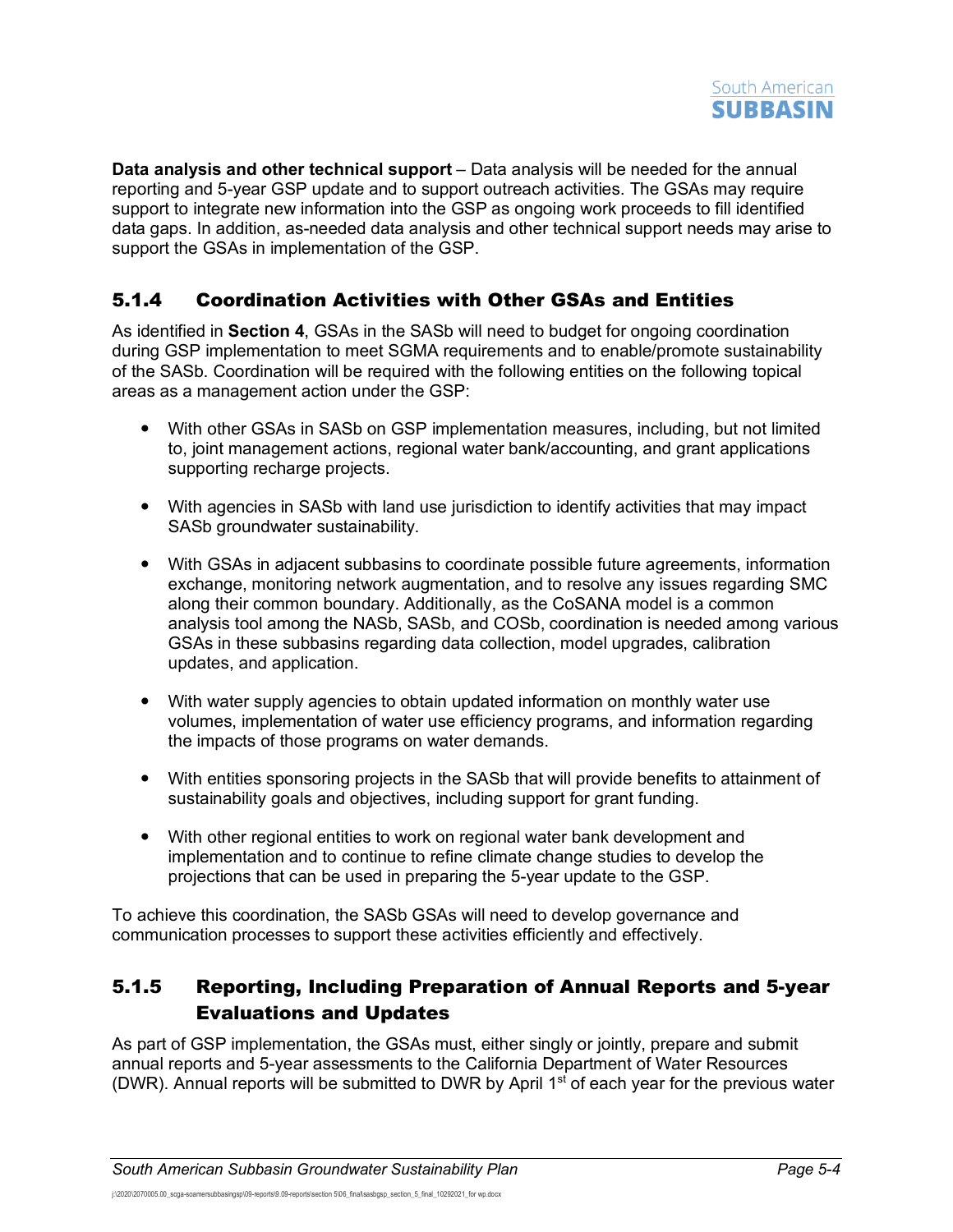

year (WY), and an initial 5-year GSP assessment and update will be due to DWR by April 2027. Requirements for each of these reports are explained below.

#### **5.1.5.1 Annual Reporting**

Per Water Code Sections 10727.2, 10728, and 10733.2, SGMA regulations require the GSAs to submit an annual report on the implementation of the GSP to the DWR. Each annual report will be submitted to DWR by April 1<sup>st</sup> for the previous WY (October 1<sup>st</sup> to September 30<sup>th</sup>). Development of each annual report will begin during October of each calendar year. Therefore, the first Annual Report will cover WY 2021 and will be submitted by the GSAs to DWR no later than April 1, 2022. (Note that WYs 2015 through 2020 will be included in the first annual report, as required by SGMA, because groundwater conditions have not been reported for those WYs.) The annual reports will be completed in a format consistent with Section 356.2 of the SGMA regulations and include the following three key sections:

#### *5.1.5.1.1 General Information*

General information will include a map of the Subbasin and an executive summary that includes a description of the sustainability goal, ongoing PMAs in the subbasin, jointly funded PMAs and their progress, as well as an updated implementation schedule.

#### *5.1.5.1.2 Basin Conditions*

This section will describe the current groundwater conditions and monitoring results used to evaluate how groundwater conditions have changed in the Subbasin since the previous WY. SGMA regulations require the following key components to be included in this section:

- Groundwater elevation data from monitoring wells in comparison to SMC and will include (1) groundwater elevation contour maps for the principal aquifer depicting seasonal high and low groundwater conditions, and (2) hydrographs of historical-to-current-reportingyear data showing groundwater elevations and WY type.
- Groundwater extractions during the WY summarized by water use sector, including a map showing the general location and volume of groundwater extractions, as well as the method of measurement (direct or estimate) and accuracy of measurements.
- Surface water supply for groundwater recharge or in-lieu use, including the annual volume and sources for the WY.
- Total water uses by water use sector and water source type, including the method of measurement (direct or estimate) and accuracy of measurements.
- Maps of changes in groundwater storage for the principal aquifer and a graph depicting historical-to-current-reporting-year WY type, groundwater use, annual change in groundwater in storage, and the cumulative change in groundwater storage for the Subbasin.

This information may change over time to incorporate potentially revised GSA priorities and to reflect new Subbasin conditions and applicable SGMA requirements.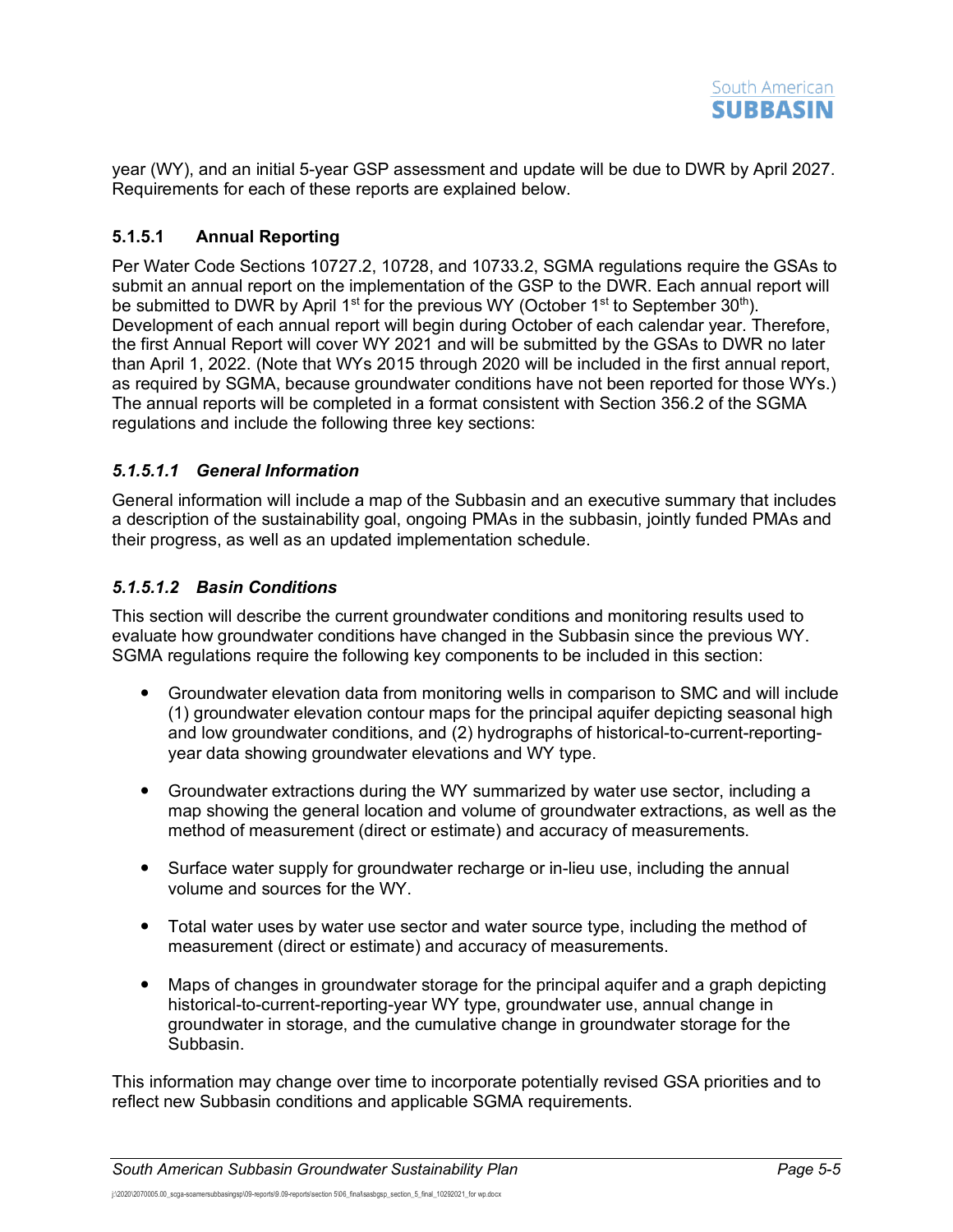

#### *5.1.5.1.3 Plan Implementation Progress*

The progress made toward achieving interim milestones, as well as implementation of PMAs, will be explained in this section, along with a summary of plan implementation progress and sustainability progress.

#### **5.1.5.2 Periodic Evaluations Every 5 Years**

Per Water Code Sections 10727.2, 10728, 10728.2, 10733.2, and 10733.8, SGMA regulations require the GSAs to provide a written assessment of GSP implementation and progress towards meeting the sustainability goal at least every 5 years. A similar evaluation must also be submitted whenever the GSP is amended. The 5-year assessment reports will be completed in a format consistent with Section 356.4 of the SGMA regulations and include the following elements:

#### *5.1.5.2.1 Sustainability Evaluation*

The overall Subbasin sustainability and current groundwater conditions for each applicable sustainability indicator will be described, including progress toward achieving interim milestones and measurable objectives, and an evaluation of groundwater elevations at each of the RMPs in relation to minimum thresholds. The report shall describe any observed or anticipated problems in attaining SMC and actions taken by GSAs to either prevent or respond to such problems.

#### *5.1.5.2.2 Plan Implementation Progress*

This section will describe the current implementation status of PMAs, along with the effect on groundwater conditions resulting from their implementation, if applicable.

#### *5.1.5.2.3 Reconsideration of GSP Elements*

Elements of the GSP may require revision due to one or more of the following: collection of additional monitoring data during GSP implementation; collection of information to fill identified data gaps; exchange of information with adjacent subbasins; implementation of PMAs; significant changes in groundwater uses or supplies and/or land uses. Such new information may require revision to the following GSP elements: Subbasin setting, water budgets, monitoring network, SMC, PMAs, GSP implementation, and/or inter-basin coordination.

#### *5.1.5.2.4 Monitoring Network Description*

This section will provide an assessment of the monitoring network's function, an analysis of data collected to date, a discussion of data gaps and the steps taken to address them, and identification of areas within the Subbasin that are not monitored in a manner commensurate with the requirements of Sections 352.4 and 354.34(c) of the SGMA regulations.

#### *5.1.5.2.5 Consideration of New Information for Basin Setting and SMC*

New information made available after GSP adoption will be described and evaluated. If new information would warrant a change to the GSP, including a re-evaluation of the Subbasin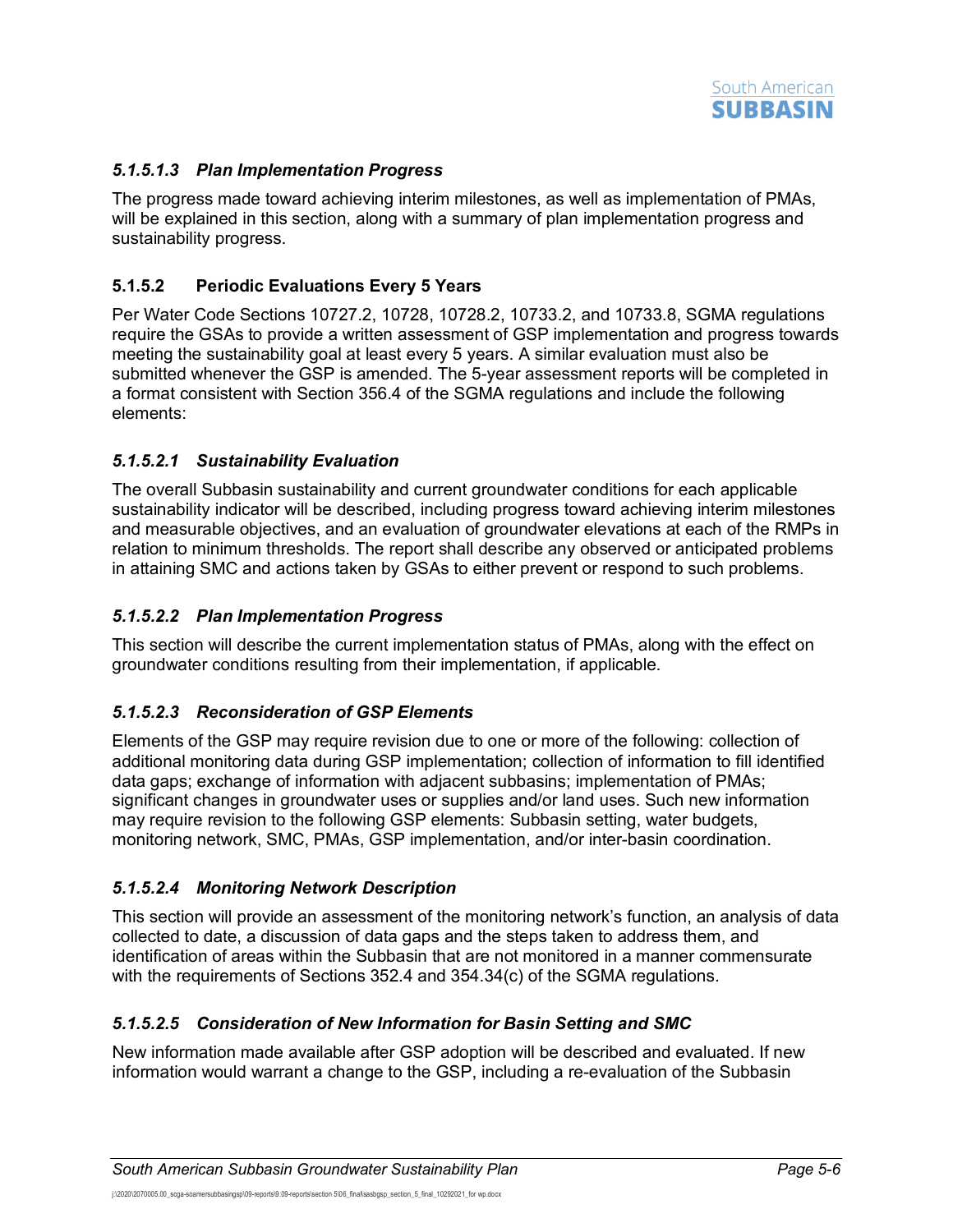

setting and SMC, then corresponding revised descriptions will be included in the 5-year evaluation report.

#### *5.1.5.2.6 Regulations or Ordinances*

If DWR adopts new regulations that impacts GSP implementation, the update will also identify and address those requirements that may require updates to the GSP.

#### *5.1.5.2.7 Legal or Enforcement Actions*

Any enforcement or legal actions taken by the GSAs or their member agencies to contribute to attainment of the sustainability goal for the Basin will be summarized.

#### *5.1.5.2.8 Plan Amendments*

Each 5-year assessment report will include a description of amendments to the GSP, including adopted amendments, amendments that are underway during development of the report, and recommended amendments for future adoption.

#### *5.1.5.2.9 Coordination*

A summary of coordination activities will be provided in the 5-year assessment report, including activities between SASb GSAs, with GSAs in neighboring subbasins, and with agencies with jurisdiction over land use, water supply and well construction within the Subbasin.

The 5-year assessments will also include any other information deemed appropriate by the GSAs to support DWR in its periodic review of GSP implementation as required by Water Code Section 10733.

## <span id="page-7-0"></span>5.1.6 Projects and Management Actions

**Section 4** of this GSP identifies three different groups of projects in the SASb, plus several management actions, as follows:

- 1. **Group 1** Projects that are currently in place and will continue to be implemented by specific participating agencies within the SASb to support groundwater management and GSP implementation.
- 2. **Group 2** Projects that are currently planned and will be implemented by specific participating agencies within the SASb in the near future which will contribute to attainment of SMC and the attainment of the SASb sustainability goal, and will otherwise support GSP implementation.
- 3. **Group 3** Projects which have been identified which may occur in the SASb in the future, would provide benefits in contributing to the attainment of the sustainability goal and SMC, and would otherwise support GSP implementation.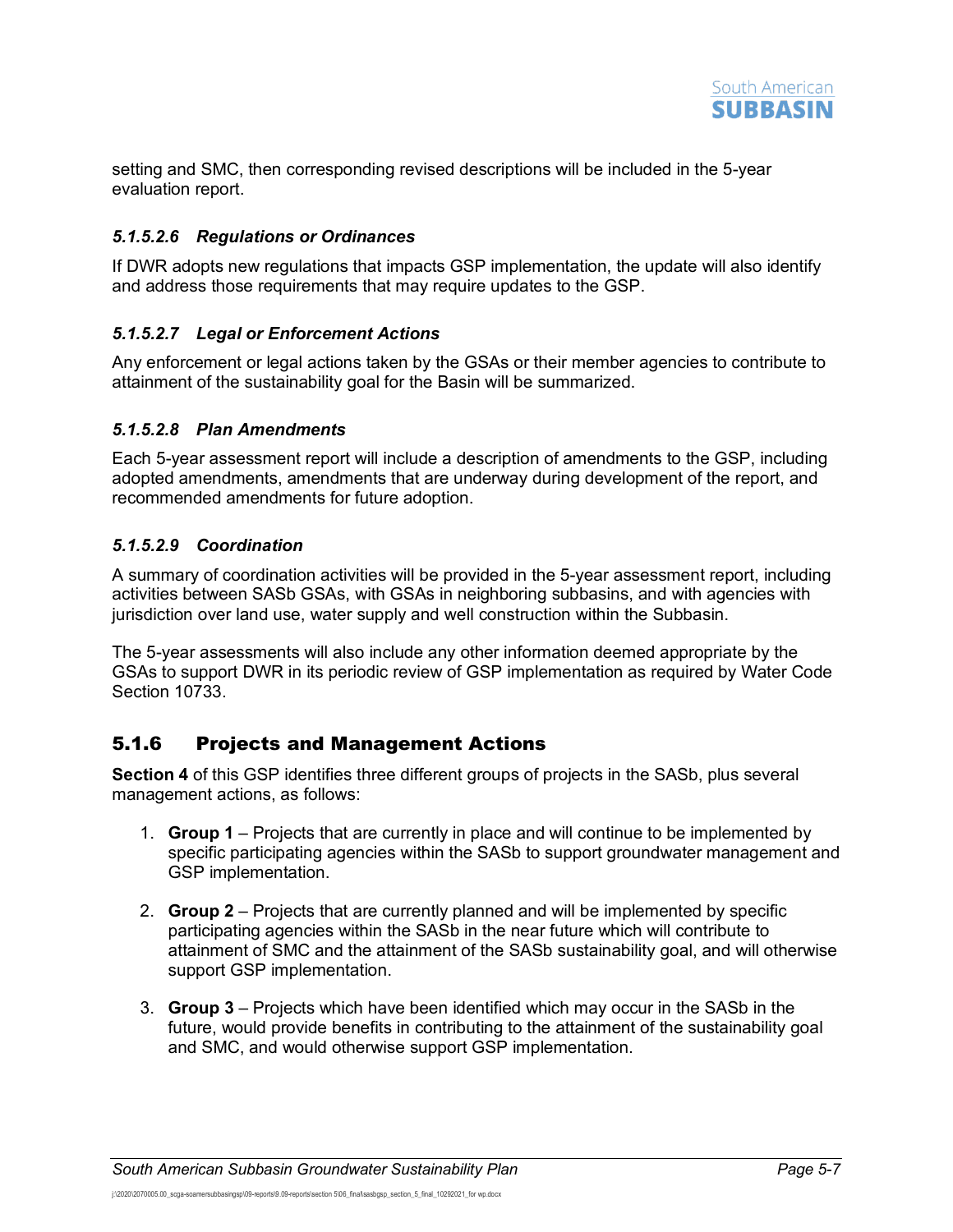4. Management actions that will be undertaken jointly by the SASb GSAs to provide assurance that beneficial uses and users of groundwater will be protected and maintained.

As described in **Section 4** and based on the results of CoSANA model scenario analyses, the projects in Groups 1 and 2 will be sufficient to ensure sustainability of the SASb and to avoid the occurrence of undesirable results. The Group 1 and 2 projects will be separately sponsored and funded by individual entities and will therefore not require funding by the GSAs. The supplemental multi-benefit projects in Group 3 would provide opportunity for improvement of groundwater conditions in the SASb and to support adaptive management in the event future conditions or outcomes are different than projected.

The management actions that will be undertaken by the GSAs in the SASb, either jointly or singly, include the following, which are described in greater detail in **Section 4**:

- Development and implementation of a Shallow/vulnerable well protection program in coordination with local well owners.
- Coordination with Sacramento County Environmental Management Wells Program to revise Well Construction requirements to protect existing wells and promote consistency with the GSP.
- Actions to fill identified data gaps in **Section 3**.
- A variety of coordination activities, including:
	- Coordination with GSAs in the SASb.
	- Coordination with agencies with local land use authority to enable appropriate consideration of GSP provisions in land use decisions and to establish regular communications between GSAs and those agencies.
	- Coordination with entities sponsoring the planned projects described in **Section 4** that will be beneficial to attainment of the goals of the GSP.
	- Coordination with water supply agencies to support water use efficiency measures and coordination with Regional Water Authority (RWA), Water Forum and local agencies regarding regional water supply planning and water resources management, including development of refined climate change projections.
	- Coordination with GSAs in adjacent basins to share information (e.g., groundwater levels and boundary fluxes) and to coordinate outreach activities and messages, as appropriate.
	- Coordination with RWA and others to support the development, formation and operation of the Sacramento Regional Water Bank and associated accounting framework in the SASb.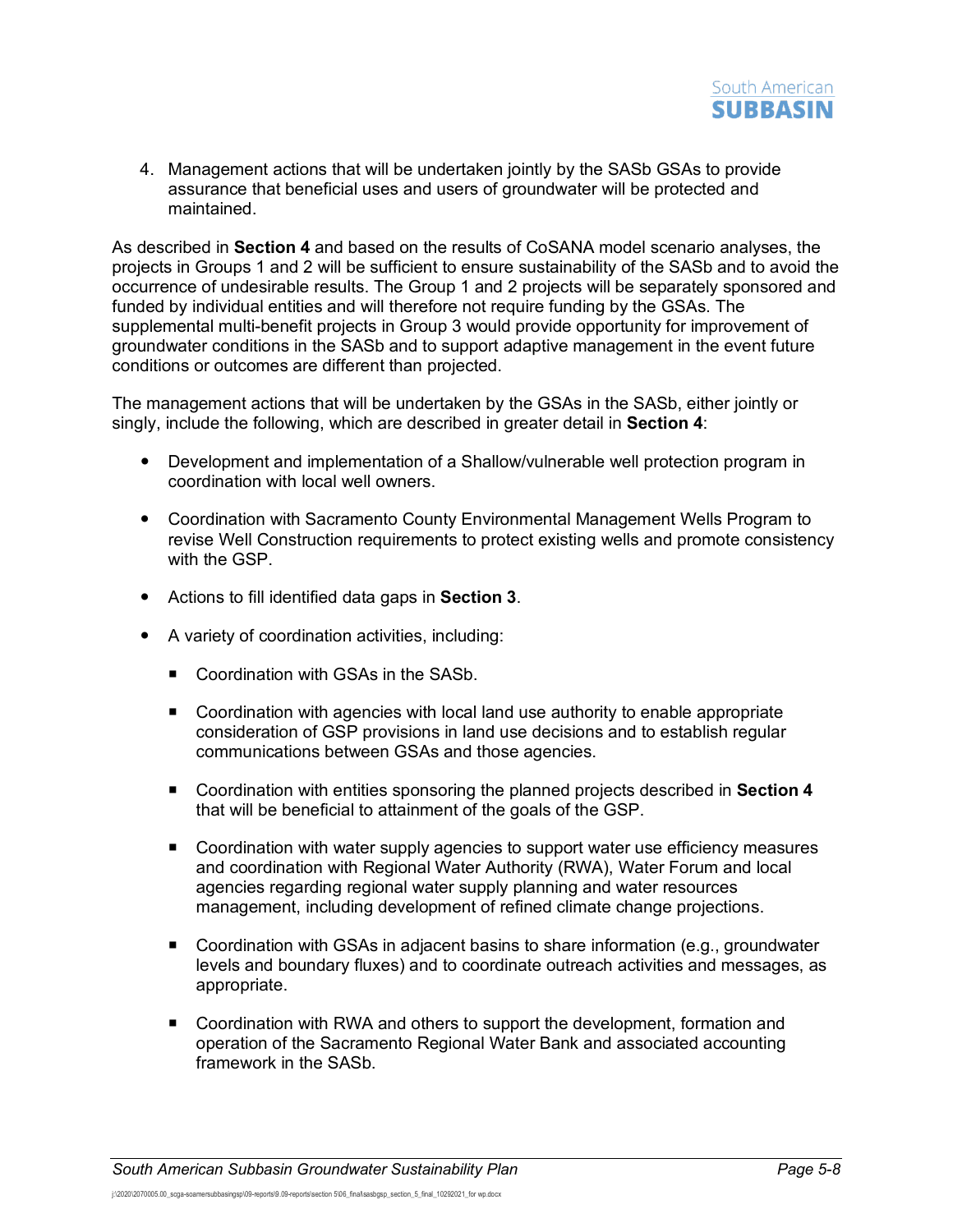**[Table](#page-9-2) 5-1** presents management actions, responsible entity, and proposed means for generating revenues to support these actions.

<span id="page-9-2"></span>

| Table 5-1: | <b>Proposed Responsible Entities and Proposed Funding Mechanisms for</b> |
|------------|--------------------------------------------------------------------------|
|            | <b>Proposed Management Actions</b>                                       |

|                                                                  | <b>Proposed Responsible</b> |                                                                                     |
|------------------------------------------------------------------|-----------------------------|-------------------------------------------------------------------------------------|
| <b>Management Actions</b>                                        | <b>Entity</b>               | <b>Proposed Funding Mechanism</b>                                                   |
| <b>Shallow Well Protection Program</b>                           | <b>GSAs under MOU</b>       | Combination of fees and<br>property tax, potentially<br>supplemented by grant funds |
| Well Construction coordination -<br>Proposed Ordinance revisions | <b>GSAs under MOU</b>       | Combination of fees and property tax                                                |
| Actions to fill identified data gaps                             | <b>GSAs under MOU</b>       | Combination of fees and property tax                                                |
| Coordination activities with various entities                    | <b>GSAs under MOU</b>       | Combination of fees and property tax                                                |

## <span id="page-9-0"></span>5.1.7 Outreach/Engagement with Stakeholders

Activities under this element of the GSP implementation plan include continuation of education, outreach, and engagement with stakeholders, building off the framework and activities established in the GSP Working Group meetings that led to the development of the GSP and further described in the Communication and Engagement Plan, as described in **Section 2.** Such activities performed during GSP implementation include maintaining the SASb website and the online/social media presence of member agencies, convening regular community meetings, workshops, and public events. The formation of a stakeholder advisory group has been suggested by engaged stakeholders and should be considered by the GSAs, given the benefit derived from stakeholder input during GSP development and the basic premise of SGMA to promote such engagement. These activities may also include electronic newsletters, informational surveys, coordination with entities conducting outreach to diverse and/or disadvantaged communities in the Subbasin, coordination with tribal representatives, and development of brochures and print materials. Decisions regarding the nature and extent of these outreach activities will be made by the GSAs, acting either singly or jointly.

## <span id="page-9-1"></span>5.1.8 Actions in response to Undesirable Results

In the event Undesirable Results are either anticipated or observed based on the information derived from the monitoring and reporting functions described above, the GSAs will take the following actions:

- Clearly identify the information pointing to either anticipated or observed Undesirable Results, e.g. failure to meet SMC at specific Monitoring Network wells at problematic frequency or duration, failure to meet criteria for protection of GDE or ISW, unanticipated failures of shallow wells
- Commence an investigation to determine the cause of the anticipated or observed problem
- Develop and implement a plan and schedule for resolution of the problem, including allocation of resources.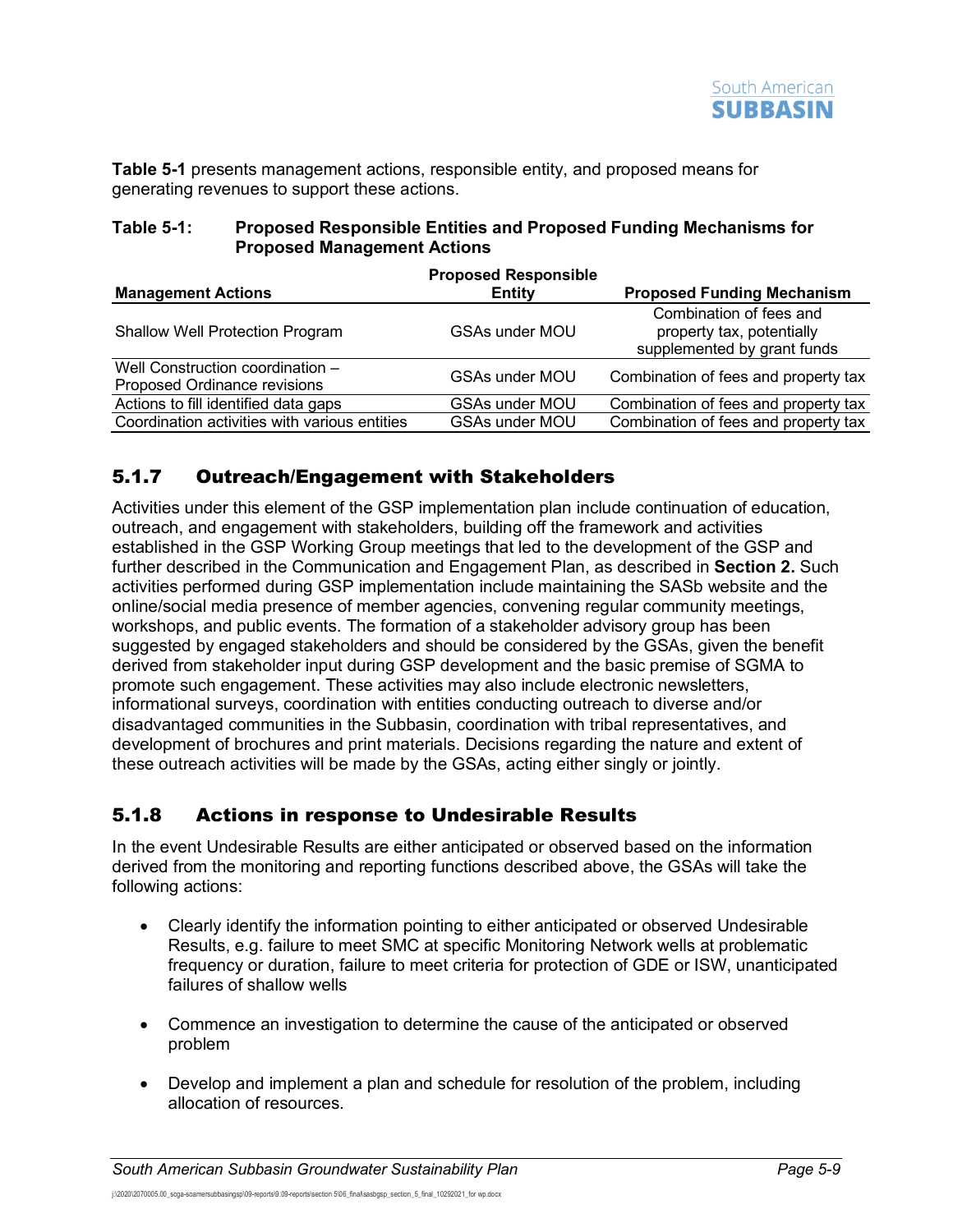

- Track progress in resolution of the problem
- Report the above in the annual report to DWR.

It should be noted that the technical work supporting the development of this GSP does not project the occurrence of Undesirable Results in the SASb, based on best available information. The above process is described to address unanticipated future events.

## <span id="page-10-0"></span>5.2 Estimate of GSP Implementation Costs

The implementation costs for the SASb GSP will include funding for functions associated with the GSP implementation elements described above, including GSA management and administration, monitoring, technical support, data management, coordination, reporting, GSP management actions, and outreach. GSP implementation costs will also cover the building of sufficient fiscal reserves to address other potential costs for the near-term GSP planning horizon.

Implementation of the SASb GSP over the 20-year implementation horizon by the SASb GSAs is projected to cost \$860,000 per year, to be shared among the GSAs, and does not include the cost of new wells or equipment. The estimated costs for management and administration of each GSA are separate and could range from \$120,000 to \$460,000 per year, depending on the specific GSA and its activities.

**[Table](#page-11-0) 5-2** summarizes the estimated costs by implementation element; the table includes a range of GSA-specific management and administrative costs in addition to the estimate of shared costs. These costs are based on the best available estimates at the time of Plan development and may vary during the period of Plan implementation. Grant awards may offset some costs. If the GSAs develop additional projects or management actions during the GSP implementation period, the cost estimates will be refined and reported to DWR through annual reports and the 5--year periodic assessments.

Development of this GSP was funded through a Proposition 1 Groundwater Grant Program and Proposition 68 Grant, with additional local share contributions. The GSAs may pursue additional grant funding for GSP implementation, if it is available. The GSAs will identify other sources of funding to cover GSP implementation costs, which may include parcel fees, groundwater extraction fees, increased water rates, other grants, and low interest loans. The exact funding mechanisms will vary by GSA and will depend on the legal authority of each GSA.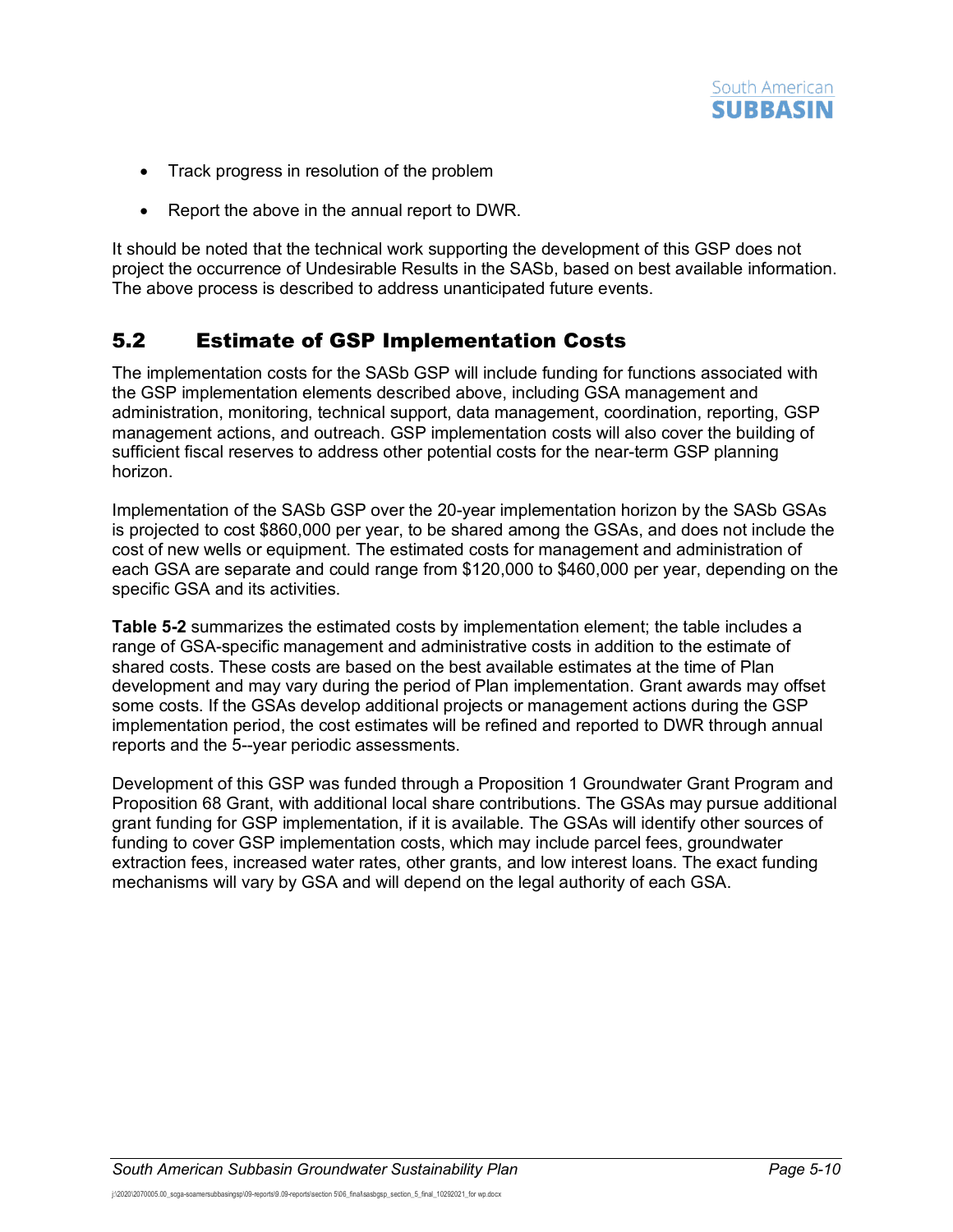| <b>GSP Implementation Tasks</b>                                                       | <b>Annual Cost Range</b><br>(varies by GSA)                    | <b>Annual Costs (Shared</b><br><b>Among GSAs)</b> |
|---------------------------------------------------------------------------------------|----------------------------------------------------------------|---------------------------------------------------|
| GSA Management, Administration, Legal and Day-to-Day Operations                       |                                                                |                                                   |
| Administrative Staff Support / Accounting                                             | $$50,000 - $190,000$                                           |                                                   |
| GSA management and staff support                                                      | $$50,000 - $190,000$                                           |                                                   |
| Legal support                                                                         | $$10,000 - $40,000$                                            |                                                   |
|                                                                                       | <b>Implementation of the GSP Monitoring Program Activities</b> |                                                   |
| Monitoring data collection, Coordination<br>with monitoring entities, Data Validation |                                                                | \$80,000                                          |
| Data management                                                                       |                                                                | \$35,000                                          |
| New monitoring wells, equipment (not<br>including costs for Management Action 4)      |                                                                | To be determined (TBD)                            |
| Technical Support, including Model Updates and other Technical Analysis               |                                                                |                                                   |
| CoSANA Model updates                                                                  |                                                                | \$70,000                                          |
| Special data analysis needs                                                           |                                                                | \$20,000                                          |
| <b>SMC Tracking</b>                                                                   |                                                                | \$40,000                                          |
|                                                                                       | <b>GSP Reporting</b>                                           |                                                   |
| <b>Annual Reports</b>                                                                 |                                                                | \$60,000                                          |
| 5-Year GSP Assessments (annual<br>contribution to fund \$1.0 million reserve for      |                                                                | \$200,000                                         |
| 5-year update to GSP)                                                                 | <b>GSP Management Actions</b>                                  |                                                   |
| Management Action 1-                                                                  |                                                                |                                                   |
| Shallow/Vulnerable Well Protection<br>Program                                         |                                                                | \$100,000                                         |
| Management Action 2 - Well construction<br>requirement revisions                      |                                                                | \$20,000                                          |
| Management Action 3 - Coordination<br>activities                                      |                                                                | \$100,000                                         |
| Management Action 4 - Address Data<br>Gaps                                            |                                                                | \$30,000                                          |
|                                                                                       | <b>Ongoing Outreach Activities to Stakeholders</b>             |                                                   |
| Outreach & Education                                                                  |                                                                | \$25,000                                          |
|                                                                                       | <b>Contingency</b>                                             |                                                   |
| Contingency (~10%)                                                                    | \$10,000-40,000                                                | \$80,000                                          |
| Total [not including new monitoring<br>wells]                                         | \$120,000-460,000                                              | \$860,000                                         |

#### <span id="page-11-0"></span>**Table 5-2: Summary of Estimated GSP Implementation Costs**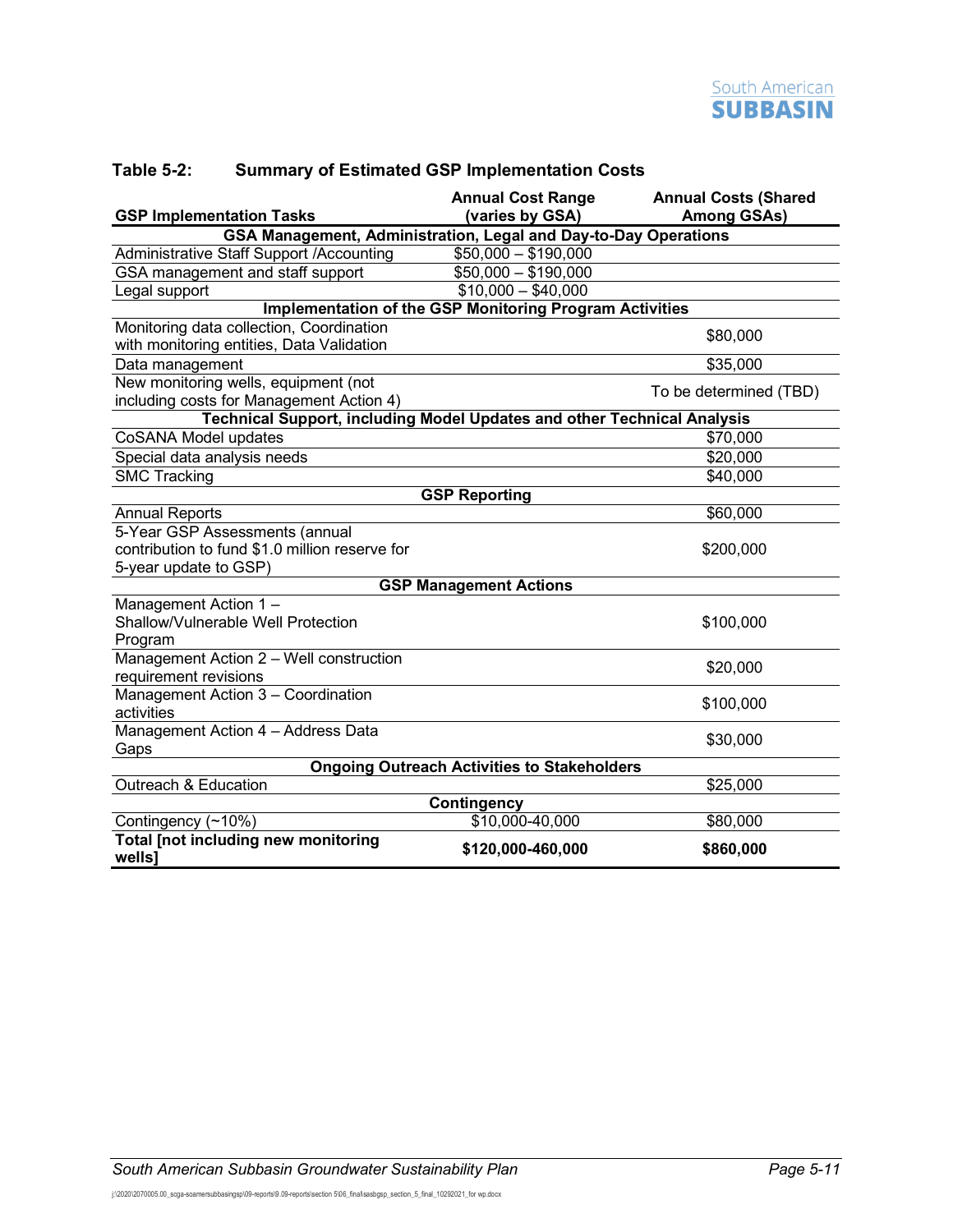

## <span id="page-12-0"></span>5.2.1 Financial Reserves and Contingencies

To mitigate financial risks associated with expense overruns due to unanticipated expenditures and actual expenses exceeding estimated costs, the GSAs may carry a general reserve with no restrictions on the types of expenses for which it can be used. Adoption of a financial reserves policy is authorized by SGMA Sections 10730(a) and 10730.2(a)(1). A reserve for operations usually targets a specific percentage of annual operating costs and may consider factors such as billing frequency and the recurrence of expenses to address cash flow constraints.

### <span id="page-12-1"></span>5.2.2 GSP Implementation Costs Through 2042

Implementation of this GSP is estimated to have a total annual cost as described in **[Table](#page-11-0) 5-2**. The estimated annual costs include an approximate 10% contingency amount which would be used for unanticipated expenditures.

## <span id="page-12-2"></span>5.3 Schedule for Implementation

The schedule for agency administration, management and coordination activities, GSP reporting, and community outreach and education is provided in **[Table](#page-12-4) 5-3**. While most activities are continuous during GSP implementation, annual reports will be submitted to DWR by April  $1<sup>st</sup>$ of each year and periodic 5-year assessment reports will be submitted to DWR by April  $1<sup>st</sup>$  every five years after the initiation of Plan implementation in 2022 (i.e., assessment report submittal in 2027, 2032, 2037, and 2042).

| <b>Description</b>                            |  |  |  |  |  |  |  |  |  |  |  |  |
|-----------------------------------------------|--|--|--|--|--|--|--|--|--|--|--|--|
| <b>GSP Development &amp; Adoption</b>         |  |  |  |  |  |  |  |  |  |  |  |  |
| <b>GSP Submittal to DWR</b>                   |  |  |  |  |  |  |  |  |  |  |  |  |
| <b>Agency Administration &amp; Operations</b> |  |  |  |  |  |  |  |  |  |  |  |  |
| <b>Management &amp; Coordination</b>          |  |  |  |  |  |  |  |  |  |  |  |  |
| Monitoring: Groundwater                       |  |  |  |  |  |  |  |  |  |  |  |  |
| Monitoring: Streamflow                        |  |  |  |  |  |  |  |  |  |  |  |  |
| Data Collection                               |  |  |  |  |  |  |  |  |  |  |  |  |
| Data Management                               |  |  |  |  |  |  |  |  |  |  |  |  |
| <b>GSP Reporting</b>                          |  |  |  |  |  |  |  |  |  |  |  |  |
| <b>Annual Reports</b>                         |  |  |  |  |  |  |  |  |  |  |  |  |
| Five-year Assessment Report                   |  |  |  |  |  |  |  |  |  |  |  |  |
| <b>Outreach &amp; Education</b>               |  |  |  |  |  |  |  |  |  |  |  |  |

#### <span id="page-12-4"></span>**Table 5-3: GSP Implementation Schedule**

## <span id="page-12-3"></span>5.4 GSP Implementation Funding Approach

The SGMA regulations require various financial information for the implementation of a GSP. The requirements state that a GSP must include:

1. An estimate of the cost of implementation of the GSP and a description of how the GSA(s) will meet those costs.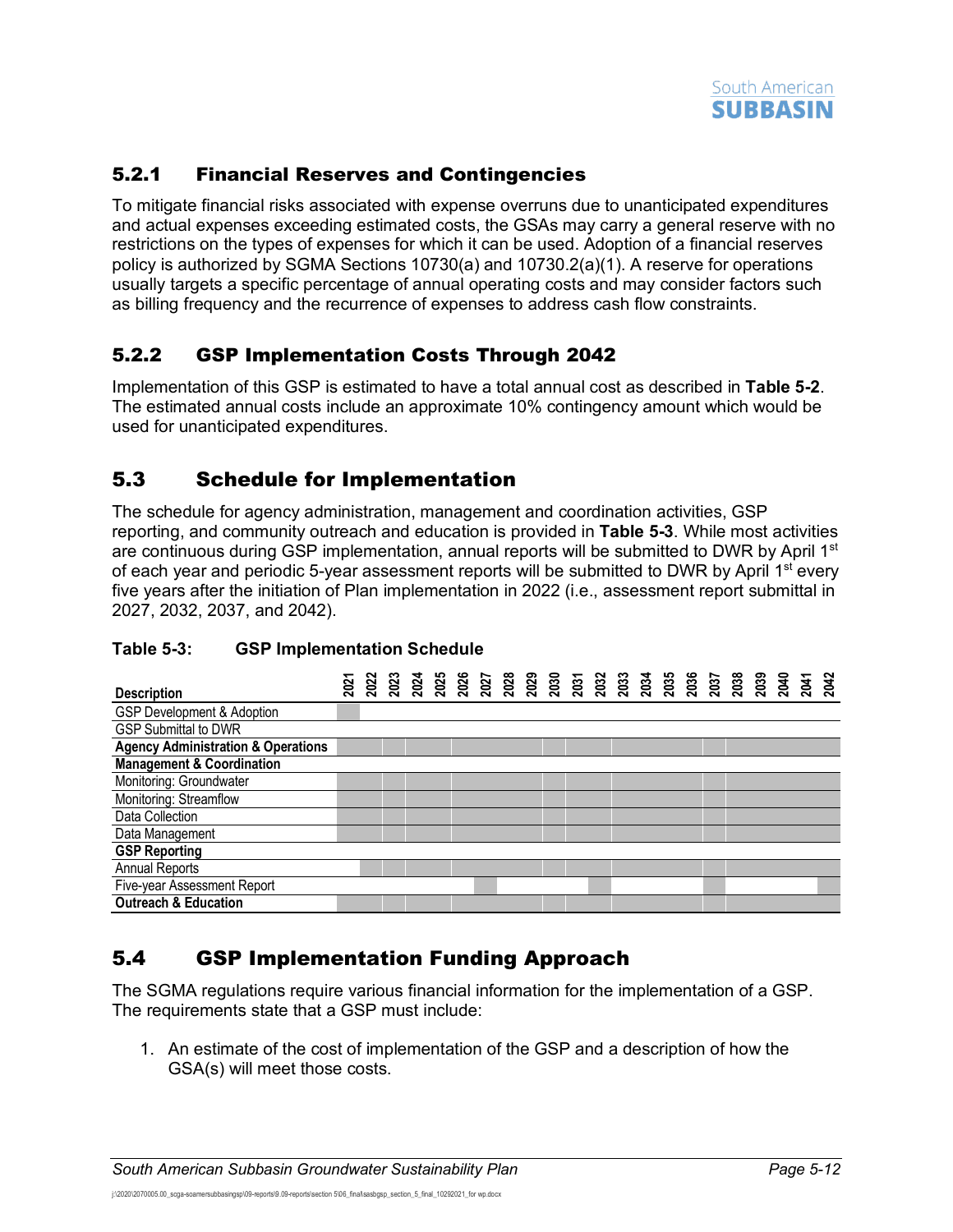

2. Cost estimates for each project and management action that the GSA(s) will implement that will help the basin achieve sustainability and a description of how the GSA(s) will meet those costs.

A summary of the costs related to implementation of the GSP (**Table 5-2**), was provided previously in this Section. In Section 4, the project and management actions (PMAs) identified to meet the requirements of SGMA and meet the sustainability requirements for the SASb are described. Given this information, the following sub-sections outline the funding approach for the identified activities, management actions, and projects.

## <span id="page-13-0"></span>5.4.1 Legal and Financial Resources

As noted in this report, the SASb contains six separate GSAs. Five of the six GSAs entered into an MOU (**Appendix 1-B**) to establish the GSPWG. RD 551, the sixth GSA, subsequently entered into an agreement with the NDGSA to be represented on the GSPWG. Each GSA is a slightly different type of public agency, but all are local agencies that were approved by DWR as meeting the requirements to serve as a GSA for their portion of the subbasin. As a GSA, the local agencies have the legal authority to:

"…impose **fees**, including, but not limited to, permit fees and fees on groundwater extraction or other regulated activity, to fund the costs of a groundwater sustainability program, including, but not limited to, preparation, adoption, and amendment of a groundwater sustainability plan, and investigations, inspections, compliance assistance, enforcement, and program administration, including a prudent reserve." (Water Code Section 10730)

The following sections present a summary of the GSAs, their legal authority and financial means to fund the implementation of the GSP and associated management actions. More background information about each GSA is presented in Section 1.4.1. The GSAs will execute an MOU to address governance and cost sharing for GSP implementation.

### **5.4.1.1 Sacramento Central Groundwater Authority GSA**

The Sacramento Central Groundwater Authority (SCGA) is a Joint Powers Authority of five entities in the South American Subbasin: the cities of Sacramento, Folsom, Rancho Cordova, and Elk Grove, and the County of Sacramento. These five agencies are the signatories of the JPA. The governing board of the SCGA is made up of sixteen members that include representation from nine public agencies, two private water purveyors, one representative of agricultural interests, one representative of agriculture-residential groundwater users, one representative of commercial/industrial self-supplied groundwater users, one representative of conservation landowners, and one representative of public agencies that are self-supplied groundwater users.

SCGA recently completed a fee study outlining the level of annual fees necessary to support SCGA and the costs associated with implementing the GSP and funding for PMAs. A copy of the fee study can be found at [https://scgah2o.saccounty.net/Pages/SCGA-Groundwater-](https://scgah2o.saccounty.net/Pages/SCGA-Groundwater-Fee.aspx)[Fee.aspx.](https://scgah2o.saccounty.net/Pages/SCGA-Groundwater-Fee.aspx) The fee study outlined a funding methodology based on a "hybrid" approach. The "hybrid" component of this study is that the urban water purveyors will be billed directly and pay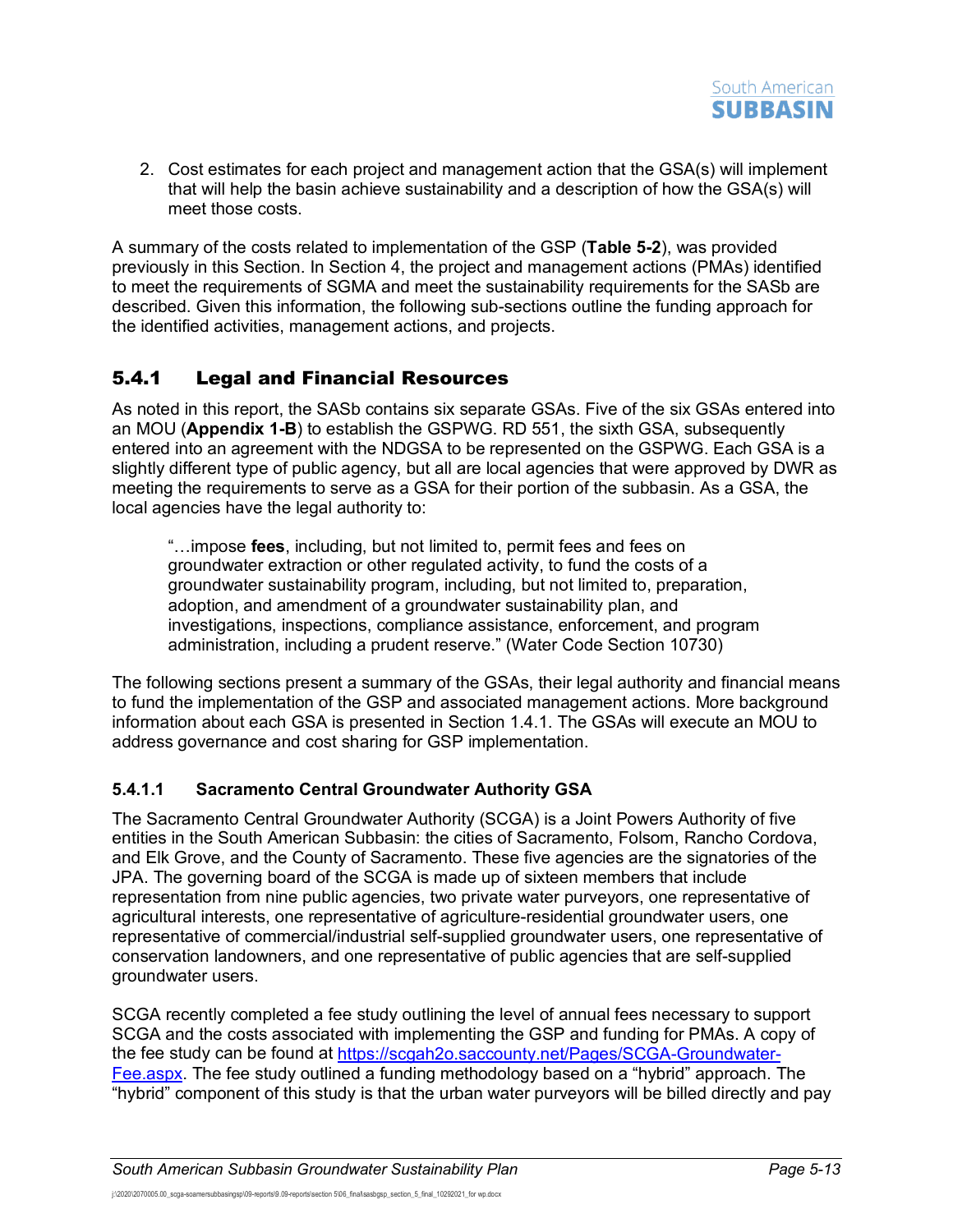SCGA based on the number of parcels and groundwater usage by the purveyor within their service area and located within the SCGA GSA. All other parcels, i.e., those outside the service areas of the urban water purveyors, will be billed through the property tax rolls and those revenues generated will be distributed to SCGA. Under this approach, all parcels within the SCGA GSA will be contributing to the funding of SCGA through a parcel fee and, if using groundwater, a groundwater usage fee.

The SCGA Board held several public meetings discussing the fee study approach, methodology, and charges. As part of the fee study approach, the fee program was implemented through a Proposition 218 process. In April 2021, SCGA mailed out a customer notification outlining the proposed fee to the affected parcels. On June 22, 2021, SCGA held a public hearing to receive customer comments and determine if a majority protest existed. A majority protest did not occur and subsequently the SCGA Board adopted the fee program.

### **5.4.1.2 Sacramento County GSA**

Sacramento County GSA is an approximately 1,500-acre area of the South American Subbasin primarily overlying Cosumnes River Preserve lands. Sacramento County GSA has entered into a Memorandum of Understanding with SCGA to include this 1,500-acre area in its GSA and fee study. As a result, this area was included in the SCGA fee study and the County's share of costs could be funded using the methodology described under the SCGA GSA. Imposing this fee would require County action.

### **5.4.1.3 Sloughhouse Resource Conservation District GSA**

SRCD is a resource conservation district (RCD) formed in 1956. RCDs are special districts of the State of California, set up to be locally governed agencies with their own locally appointed or elected, independent boards of directors. California RCDs implement projects on public and private lands, and educate landowners and the public about resource conservation. SRCD is governed by a five-member Board of Directors. SRCD is engaged in the discussions of a multi-GSA MOU to identify the cost sharing approach and estimated costs associated with GSP implementation and completion of PMAs. SRCD will develop its own fee structure to fund its portion of the SASb GSP implementation based on the estimated cost share as developed in the MOU.

#### **5.4.1.4 Omochumne-Hartnell Water District GSA**

OHWD is a California Water District formed 1953 and it has the authority to exercise powers related to groundwater management and rural irrigation services. OHWD is also engaged in discussions for an MOU to fund its share of the GSP implementation and completion of PMAs. OHWD recently completed a fee study that included the cost sharing assumptions as outlined in the MOU for those parcels within the South American Subbasin. The OHWD fee program is based on irrigable agriculture acreage as outlined by the California DWR Statewide Crop Mapping data. OHWD held a public meeting and adopted the fee study for the projected costs associated with the South American Subbasin GSP based on the MOU and cost sharing estimate.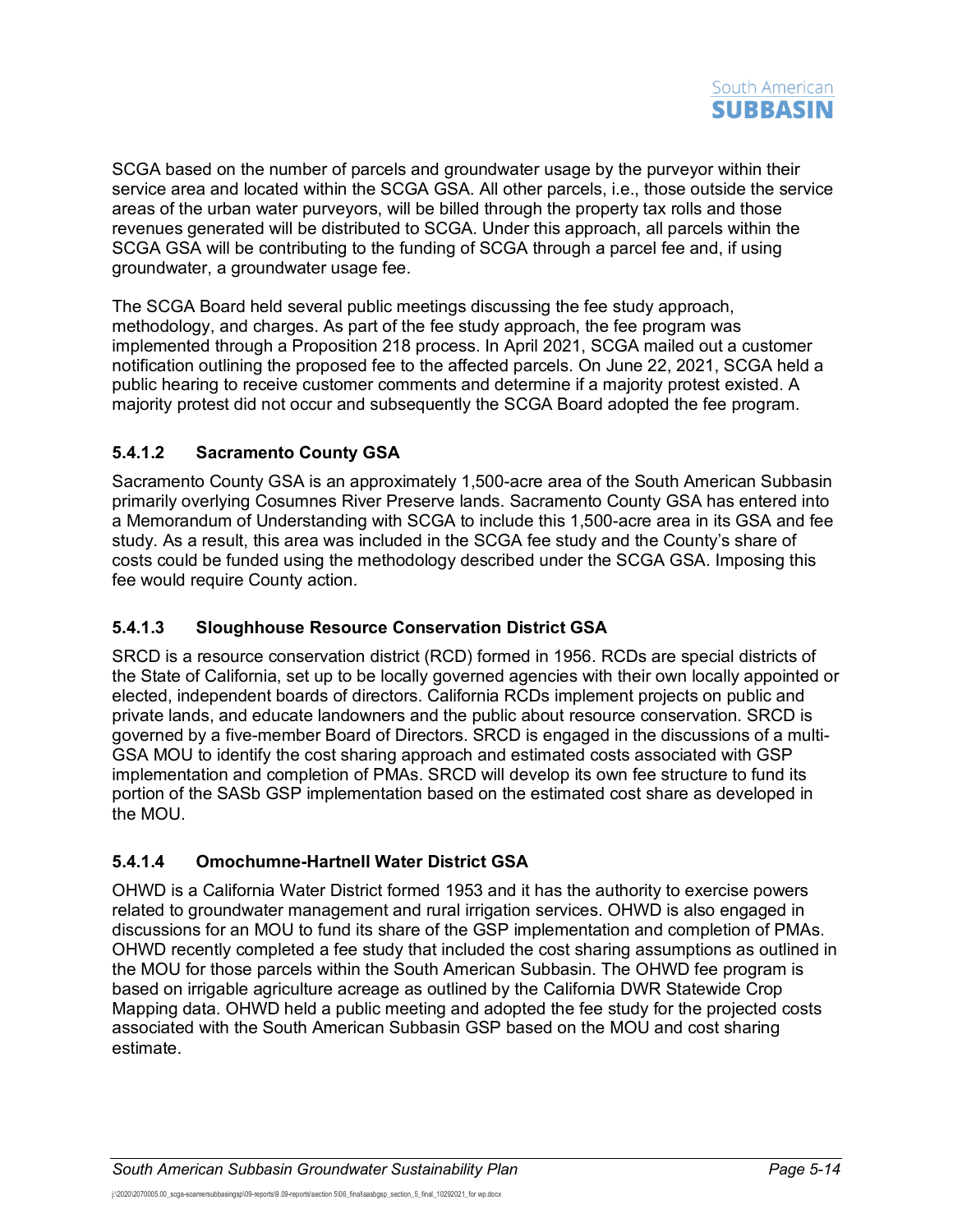

### **5.4.1.5 Northern Delta GSA**

The Northern Delta GSA (NDGSA) initially formed as a Joint Powers Agency by 17 local agencies, each with water management responsibilities. The individual agencies were formed to manage water for flood, irrigation, and drainage within their local area, typically an area encompassing a single island in the Sacramento-San Joaquin.

NDGSA Board of Directors has proposed to impose a fee to generate revenue sufficient to fund both annual Agency operations costs and expenses associated with the implementation of the GSP. Because the NDGSA overlies multiple groundwater basins, the income from fees will be maintained and accounted separately by basin. Any activities undertaken by the NDGSA that benefit all of the Agency's service area, such as administrative actions, will be funded by drawing down the separate funds proportionally by geographic area; any activities that only provide services and benefits to one groundwater basin will be financed with funds collected from property within that same basin. This accounting practice will ensure that each geographic area pays only its share of the costs.

The proposed fee schedule will apply to all assessable parcels within the Agency's boundaries as the NDGSA's administrative and GSP-development services are provided to all parcels. Some parcels may not be assessable due to public ownership. The actual fee will be set annually by the NDGSA Board, based on the budget needs, but not to exceed the proposed rate. If activities are proposed to attain the sustainability criteria established in the GSP that would require supplemental funding and fees greater than the fees recommended in this report, the NDGSA would need to adopt a new fee schedule to fund these costs, and if necessary, will comply with the requirements in Article XIIID of the California Constitution, commonly referred to as Proposition 218 requirements.

## <span id="page-15-0"></span>5.4.2 Implementation Costs Split

The estimated annual costs to be shared amount the GSAs are described in **[Table](#page-11-0) 5-2**. The GSAs are currently developing an MOU to identify how these costs will be shared among the GSAs. Each of the GSAs is able to meet its commitments to the GSP Implementation, including management actions, from their individual adopted fee processes. Any additional funding needs may be made up through other grants, bonds, or cost-sharing opportunities, which will be determined as they are needed.

## <span id="page-15-1"></span>5.5 Funding Sources and Mechanisms

SGMA authorizes GSAs to charge fees, such as pumping and permitting fees, to fund the costs of groundwater management and sustainability programs. A portion of the funding for GSP implementation will be obtained from the annual contributions made by the GSA member agencies. This cost allocation may change as the GSA's understanding of GSP implementation evolves over time through data collection and the assessment of the beneficial impacts of PMAs on groundwater sustainability. The total and individual agency contributions will be evaluated and may be refined, as needed.

The GSAs may pursue funding from state and federal sources for GSP implementation. The GSAs will further evaluate funding mechanisms and fee criteria and may perform a cost-benefit